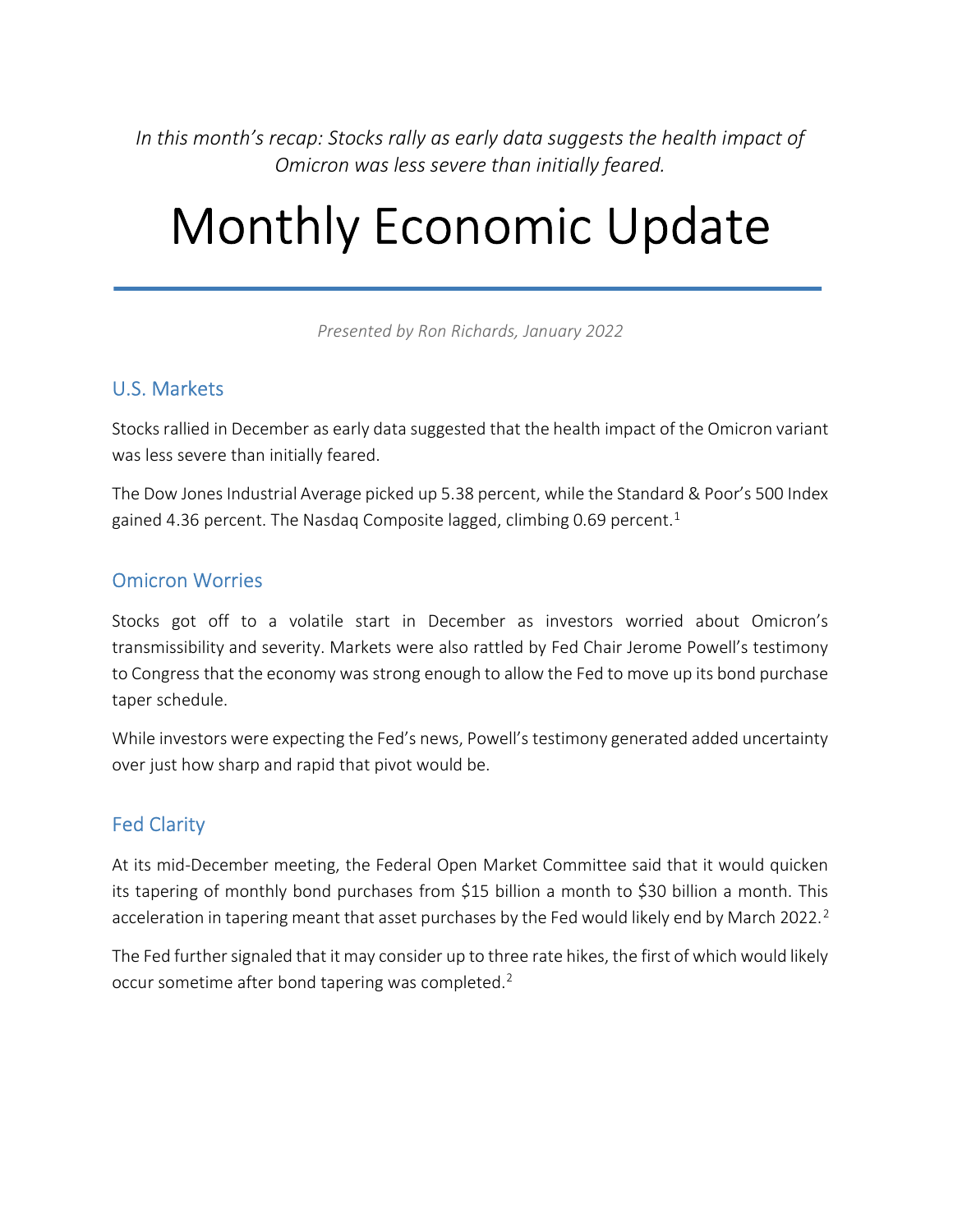## Santa Rally

With the year-end fast approaching and investor sentiment on Omicron's economic impact becoming less fearful, investor attention turned to whether the market would enjoy a "Santa Claus Rally."

The Santa Claus Rally is a seasonal pattern in which the market generally rises in the period following Christmas through the first two trading sessions of the new year. Since 1950, the S&P 500 has gained an average of 1.3 percent during this period and generated positive returns about 67 percent of the time since 1993.<sup>3</sup>

## Cementing a Solid Year

This year, stocks rallied following the holiday but lost some momentum in the final two trading days. Nevertheless, stocks ended the year near all-time highs, cementing a solid year of gains for investors.

## Sector Scorecard

All industry sectors posted positive performances last month with gains in Communications Services (+4.51 percent), Consumer Discretionary (+0.24 percent), Consumer Staples (+8.96 percent), Energy (+1.41 percent), Financials (+3.06 percent), Health Care (+9.06 percent), Industrials (+4.55 percent), Materials (+6.57 percent), Real Estate (+9.09 percent), Technology  $(+3.56$  percent), and Utilities  $(+8.45$  percent).<sup>4</sup>

## What Investors May Be Talking About in January

In the month ahead, investors are expected to focus on fourth-quarter gross domestic product, scheduled for release on January 28.<sup>5</sup>

The Federal Reserve Bank of Atlanta, which models estimated GDP growth in real-time, said in late December it expects 7.6 percent growth. A strong GDP would confirm expectations of a rebound from the Delta variant-induced slowdown in the third quarter.<sup>5</sup>

#### Earnings Season

Fourth-quarter corporate earnings season will also kick off in January. According to FactSet, a financial data provider, consensus estimates are for a 20.9 percent growth in corporate earnings.<sup>6</sup>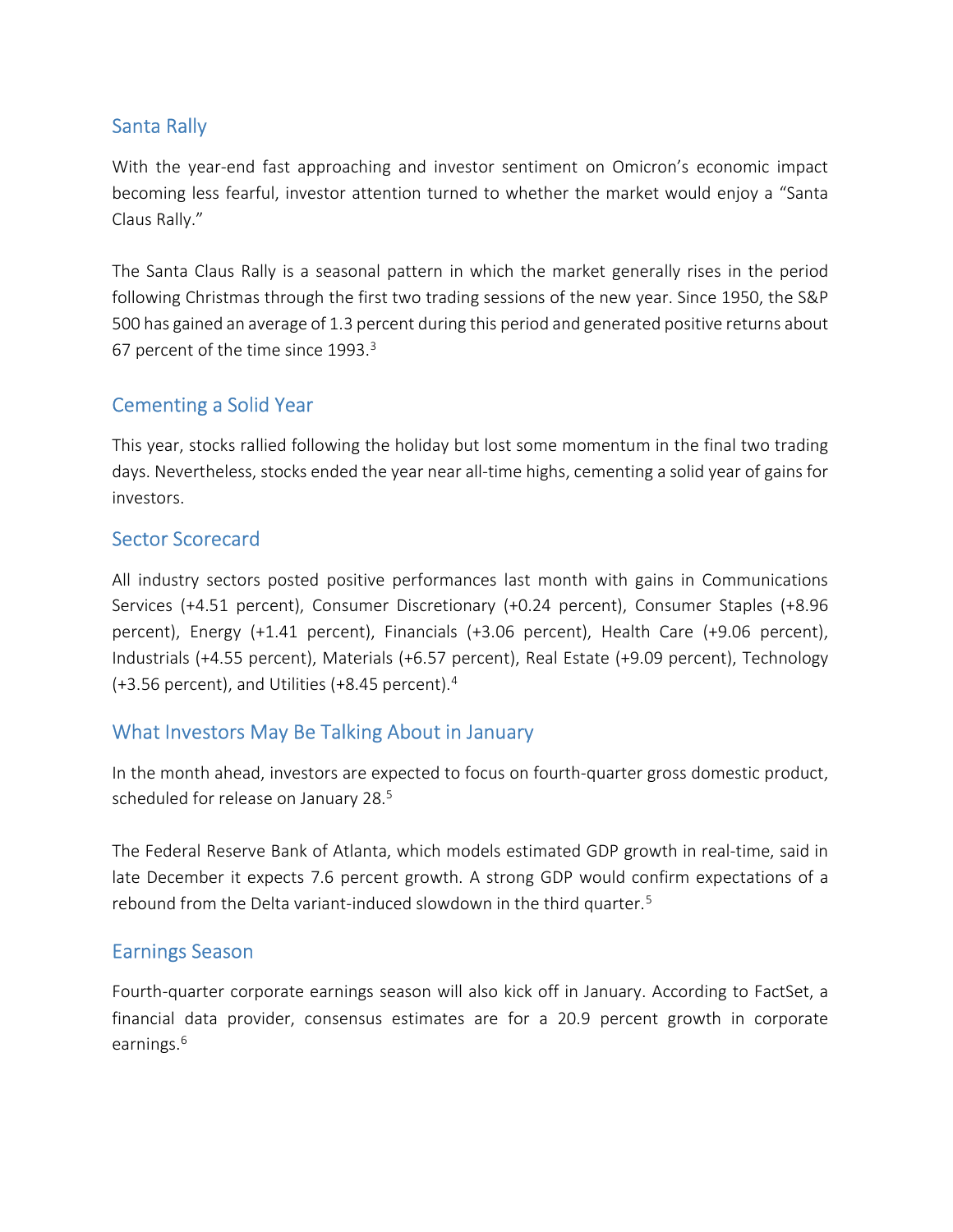The extent that earnings disappoint or exceed expectations may drive how markets view current stock price valuation levels.

#### TIP OF THE MONTH



If you're financing a new car, look for the best interest rate before setting foot in the dealership. It could be to your advantage to take a cash rebate and get a loan elsewhere.

#### World Markets

Despite higher Omicron infections in Europe and isolated shutdowns in China, the MSCI-EAFE Index advanced 4.99 percent in December.<sup>7</sup>

Major European markets rebounded sharply from November losses, with gains in France (+6.43 percent), Germany (+5.20 percent), and the U.K. (+4.61 percent).<sup>8</sup>

Pacific Rim stocks had less impressive gains. Japan's Nikkei index rose 3.49 percent while Australia's ASX 200 gained 2.60 percent. China's Hang Seng index lost 0.33 percent.<sup>9</sup>

#### Indicators

Gross Domestic Product: The final reading of GDP growth showed an upward revision to 2.3 percent from its prior estimate of 2.1 percent.<sup>10</sup>

Employment: The employment picture was mixed in November. Nonfarm jobs increased by a disappointing 210,000 but the unemployment rate fell to 4.2 percent as almost 600,000 Americans joined the workforce.<sup>11</sup>

Retail Sales: Retail purchases rose 0.3 percent, which was below expectations. The slight increase lends credence to the idea that October's big jump was partly due to Americans buying early in response to possible inventory shortages.<sup>12</sup>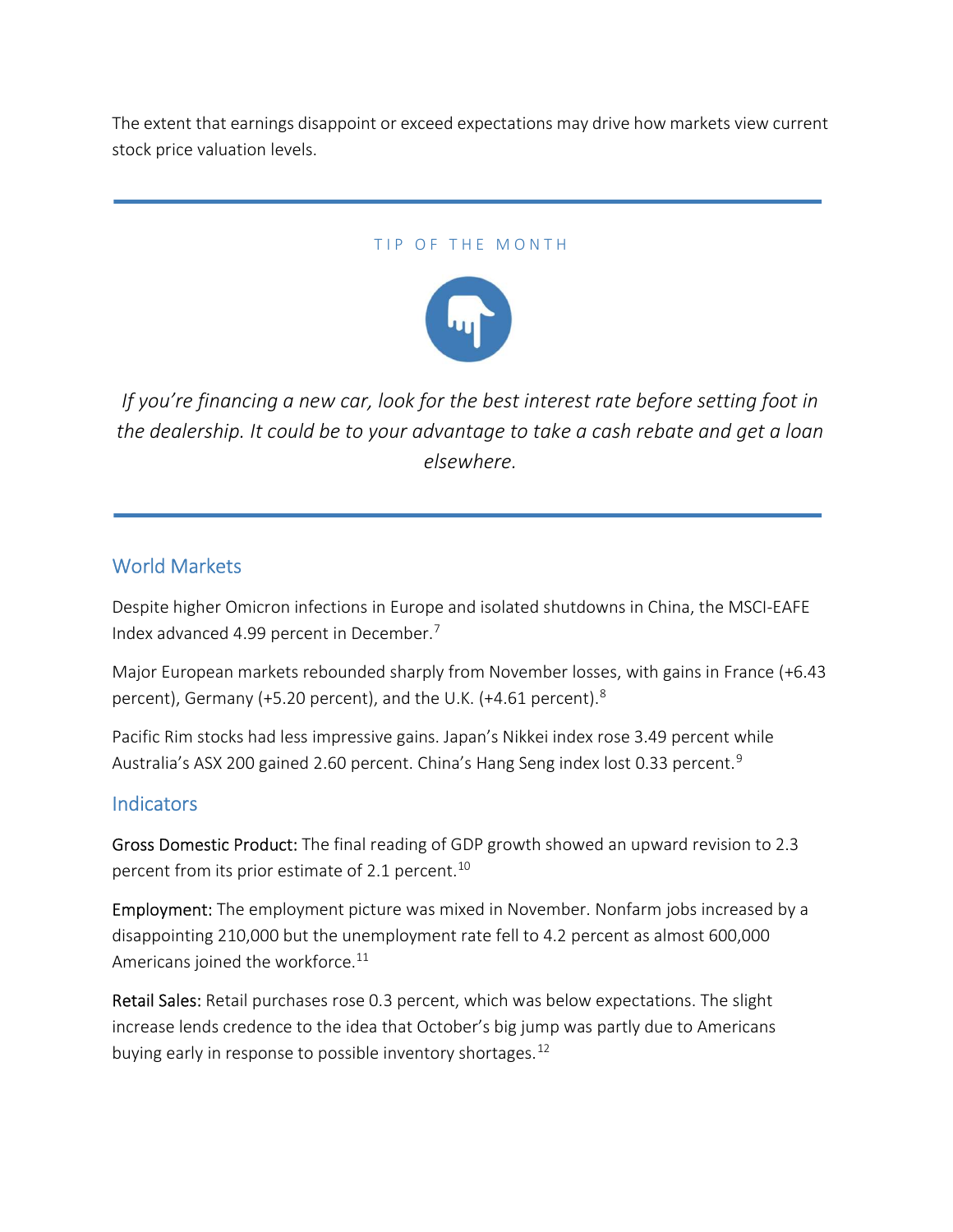Industrial Production: Industrial production increased by 0.5 percent, reaching its highest level since January 2019. Manufacturing output was strong, rising 0.7 percent on a solid rebound in the auto sector. $13$ 

Housing: Housing starts increased 11.8 percent in November, which was above the consensus estimate of 3.0 percent.<sup>14</sup>

Existing home sales climbed 1.9 percent from October, though they slipped 2.0 percent from November 2020.<sup>15</sup>

New home sales rose 12.4 percent, reaching a seven-month high. Strong demand lifted the median sales price 18.8 percent from a year ago.  $16$ 

Consumer Price Index: Consumer prices jumped at a rate not seen in nearly 40 years, rising 0.8% from the previous month and 6.8% from a year ago. It is the sixth consecutive month that inflation has exceeded 5%. Core inflation (excluding the more volatile food and energy prices) came in lower but still posted its sharpest jump since 1991.<sup>17</sup>

Durable Goods Orders: Orders of goods designed to last three years or more rose 2.5 percent, driven by a strong increase in commercial aircraft orders.<sup>18</sup>

#### QUOTE OF THE MONTH



## "It always seems impossible until it's done."

NELSON MANDELA

## The Fed

After the two-day December meeting of the Federal Open Market Committee (FOMC), the Fed announced that it would be speeding up the pace of reductions in its monthly bond purchase, from the \$15 billion per month announced in November to \$30 billion per month, effectively ending asset purchases by March 2022. It also signaled that there may be as many as three increases in short-term interest rates in 2022.<sup>19</sup>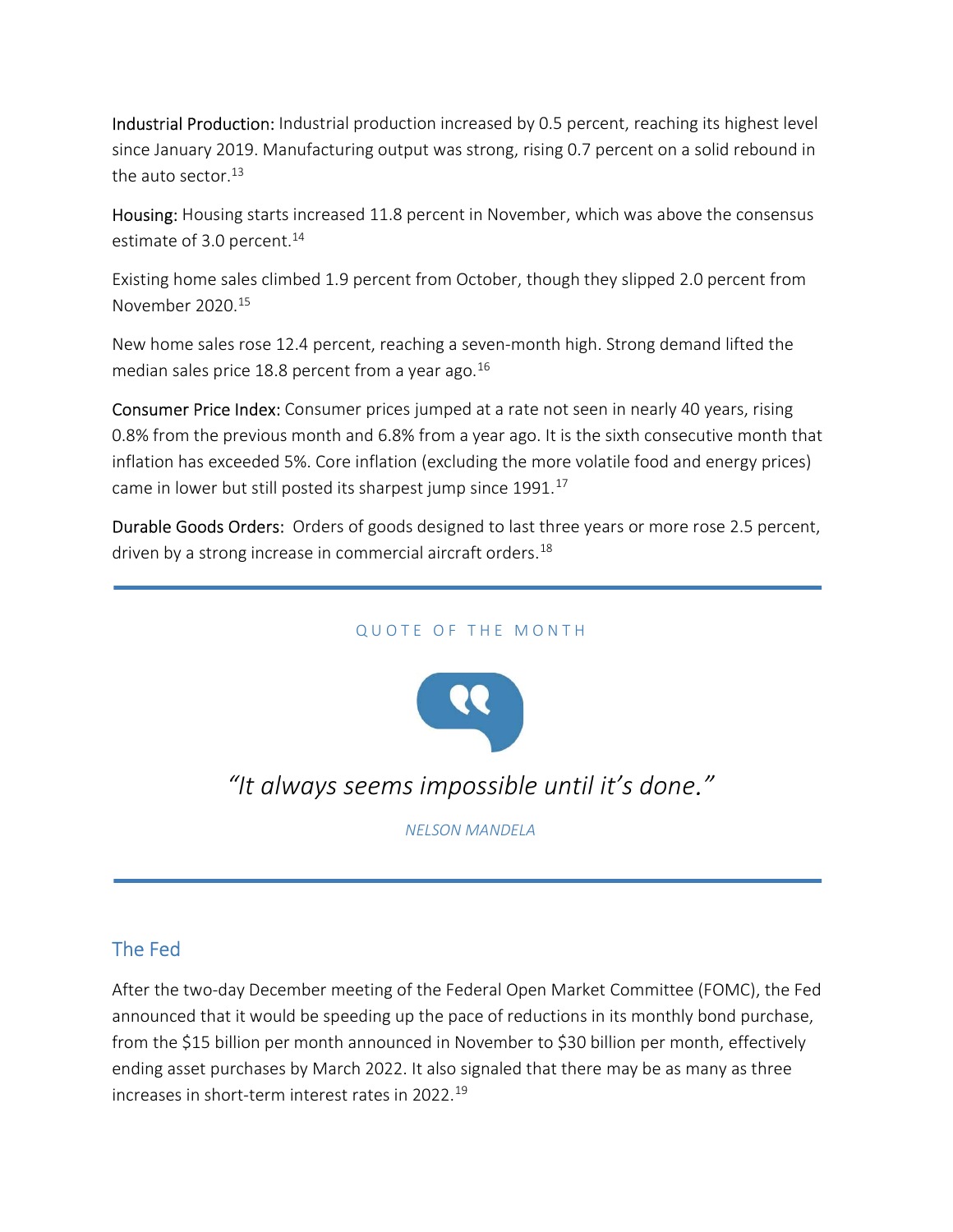"In assessing the appropriate stance of monetary policy, the Committee will continue to monitor the implications of incoming information for the economic outlook," according to the Fed's prepared statement.

"The Committee would be prepared to adjust the stance of monetary policy as appropriate if risks emerge that could impede the attainment of the Committee's goals. The Committee's assessments will take into account a wide range of information, including readings on public health, labor market conditions, inflation pressures and inflation expectations, and financial and international developments."<sup>20</sup>

| <b>MARKET INDEX</b> | <b>Y-T-D CHANGE</b> | <b>December 2021</b> |
|---------------------|---------------------|----------------------|
| <b>DJIA</b>         | 18.73%              | 5.38%                |
| <b>NASDAQ</b>       | 21.39%              | 0.69%                |
| S&P 500             | 26.89%              | 4.36%                |

| <b>BOND YIELD</b>     | Y-T-D | December 2021 |
|-----------------------|-------|---------------|
| <b>10 YR TREASURY</b> | 0.59% | 1.51%         |

Sources: Yahoo Finance, December 31, 2021.

The market indexes discussed are unmanaged and generally considered representative of their respective markets. Individuals cannot directly invest in unmanaged indexes. Past performance does not guarantee future results. U.S. Treasury Notes are guaranteed by the federal government as to the timely payment of principal and interest. However, if you sell a Treasury Note prior to maturity, it may be worth more or less than the original price paid.

#### THE MONTHLY RIDDLE



The English language has a noun with three consecutive double letters in it. The word is 10 letters long, and it describes a job involving math. What is this word?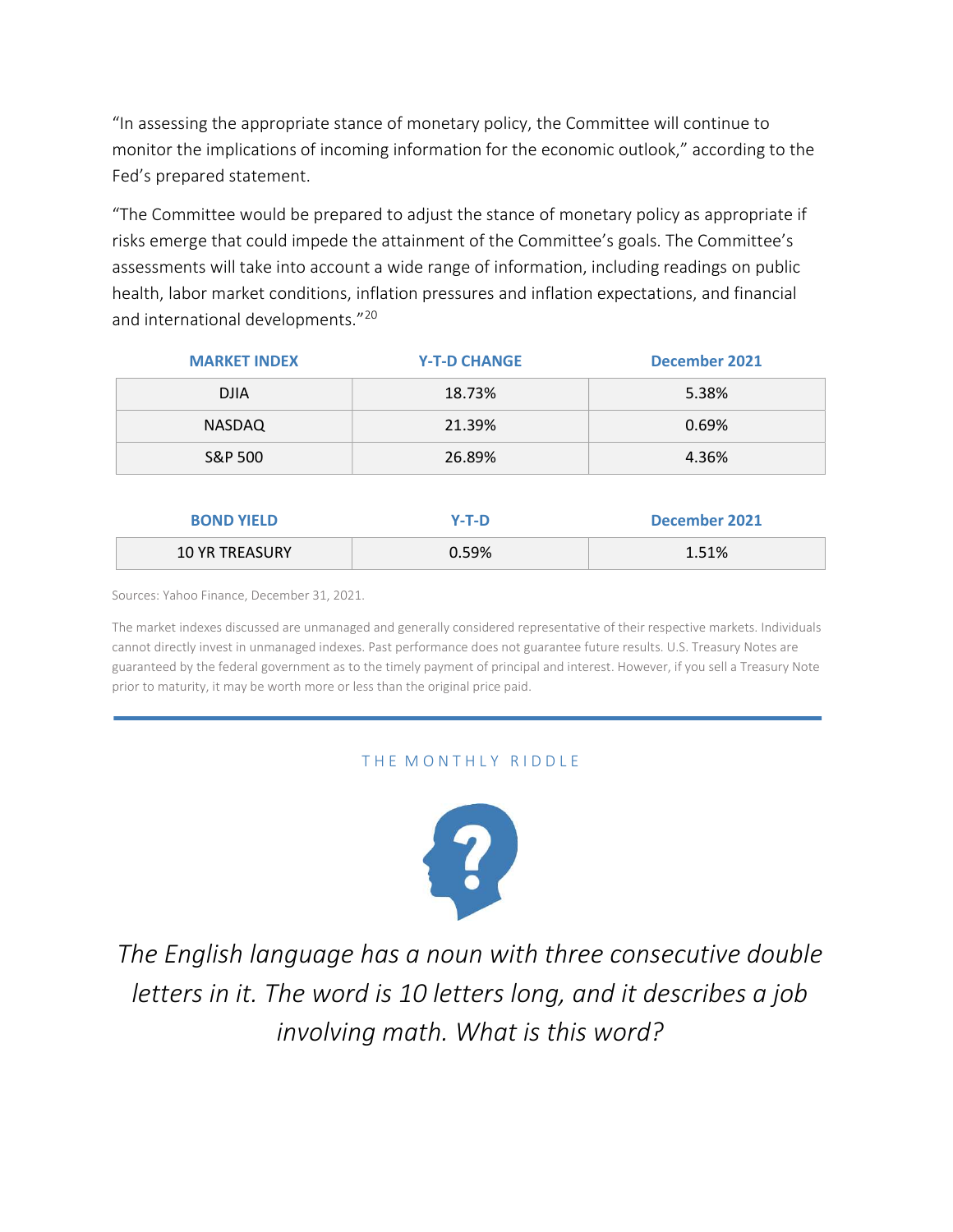LAST MONTH'S RIDDLE: You see a large truck stopped just before the underpass of a low bridge. The driver informs you that his truck is 1" higher than the maximum clearance. This is the only road to his destination. What is the easiest way to help him get his truck through the underpass?

ANSWER: Let enough air out of the tires to lower the truck.

#### Ron D. Richards may be reached at 208.855.0304 or ron@cir1daho.com

#### Know someone who could use information like this?

Please feel free to send us their contact information via phone or email. (Don't worry – we'll request their permission before adding them to our mailing list.)

Ron Richards is a Registered Representative Securities offered through Cambridge Investment Research, Inc., a Broker/Dealer, Member FINRA/SIPC. Investment Advisor Representative Cambridge Investment Research Advisors, Inc., a Registered Investment Advisor. 439 E Shore Drive, Ste #200 Eagle, ID 83616

This material was prepared by MarketingPro, Inc., and does not necessarily represent the views of the presenting party, nor their affiliates. The information herein has been derived from sources believed to be accurate. Please note - investing involves risk, and past performance is no guarantee of future results. Investments will fluctuate and when redeemed may be worth more or less than when originally invested. This information should not be construed as investment, tax or legal advice and may not be relied on for the purpose of avoiding any Federal tax penalty. This is neither a solicitation nor recommendation to purchase or sell any investment or insurance product or service, and should not be relied upon as such. All market indices discussed are unmanaged and are not illustrative of any particular investment. Indices do not incur management fees, costs, or expenses. Investors cannot invest directly in indices. All economic and performance data is historical and not indicative of future results. The Dow Jones Industrial Average is a price-weighted index of 30 actively traded blue-chip stocks. The NASDAQ Composite Index is a market-weighted index of all over-the-counter common stocks traded on the National Association of Securities Dealers Automated Quotation System. The Standard & Poor's 500 (S&P 500) is a market-cap weighted index composed of the common stocks of 500 leading companies in leading industries of the U.S. economy. The Russell 2000 Index measures the performance of the small-cap segment of the U.S. equity universe. The CBOE Volatility Index® (VIX®) is a key measure of market expectations of near-term volatility conveyed by S&P 500 stock index option prices. NYSE Group, Inc. (NYSE:NYX) operates two securities exchanges: the New York Stock Exchange (the "NYSE") and NYSE Arca (formerly known as the Archipelago Exchange, or ArcaEx®, and the Pacific Exchange). NYSE Group is a leading provider of securities listing, trading and market data products and services. The New York Mercantile Exchange, Inc. (NYMEX) is the world's largest physical commodity futures exchange and the preeminent trading forum for energy and precious metals, with trading conducted through two divisions – the NYMEX Division, home to the energy, platinum, and palladium markets, and the COMEX Division, on which all other metals trade. The SSE Composite Index is an index of all stocks (A shares and B shares) that are traded at the Shanghai Stock Exchange. The CAC-40 Index is a narrow-based, modified capitalization-weighted index of 40 companies listed on the Paris Bourse. The FTSEurofirst 300 Index comprises the 300 largest companies ranked by market capitalization in the FTSE Developed Europe Index. The FTSE 100 Index is a share index of the 100 companies listed on the London Stock Exchange with the highest market capitalization. Established in January 1980, the All Ordinaries is the oldest index of shares in Australia. It is made up of the share prices for 500 of the largest companies listed on the Australian Securities Exchange. The S&P/TSX Composite Index is an index of the stock (equity) prices of the largest companies on the Toronto Stock Exchange (TSX) as measured by market capitalization. The Hang Seng Index is a free float-adjusted market capitalization-weighted stock market index that is the main indicator of the overall market performance in Hong Kong. The FTSE TWSE Taiwan 50 Index is a capitalization-weighted index of stocks comprising 50 companies listed on the Taiwan Stock Exchange developed by Taiwan Stock Exchange in collaboration with FTSE. The MSCI World Index is a free-float weighted equity index that includes developed world markets and does not include emerging markets. The Mexican Stock Exchange, commonly known as Mexican Bolsa, Mexbol, or BMV, is the only stock exchange in Mexico. The U.S. Dollar Index measures the performance of the U.S. dollar against a basket of six currencies. Additional risks are associated with international investing, such as currency fluctuations, political and economic instability, and differences in accounting standards. This material represents an assessment of the market environment at a specific point in time and is not intended to be a forecast of future events or a guarantee of future results. MarketingPro, Inc. is not affiliated with any person or firm that may be providing this information to you. The publisher is not engaged in rendering legal, accounting, or other professional services. If assistance is needed, the reader is advised to engage the services of a competent professional.